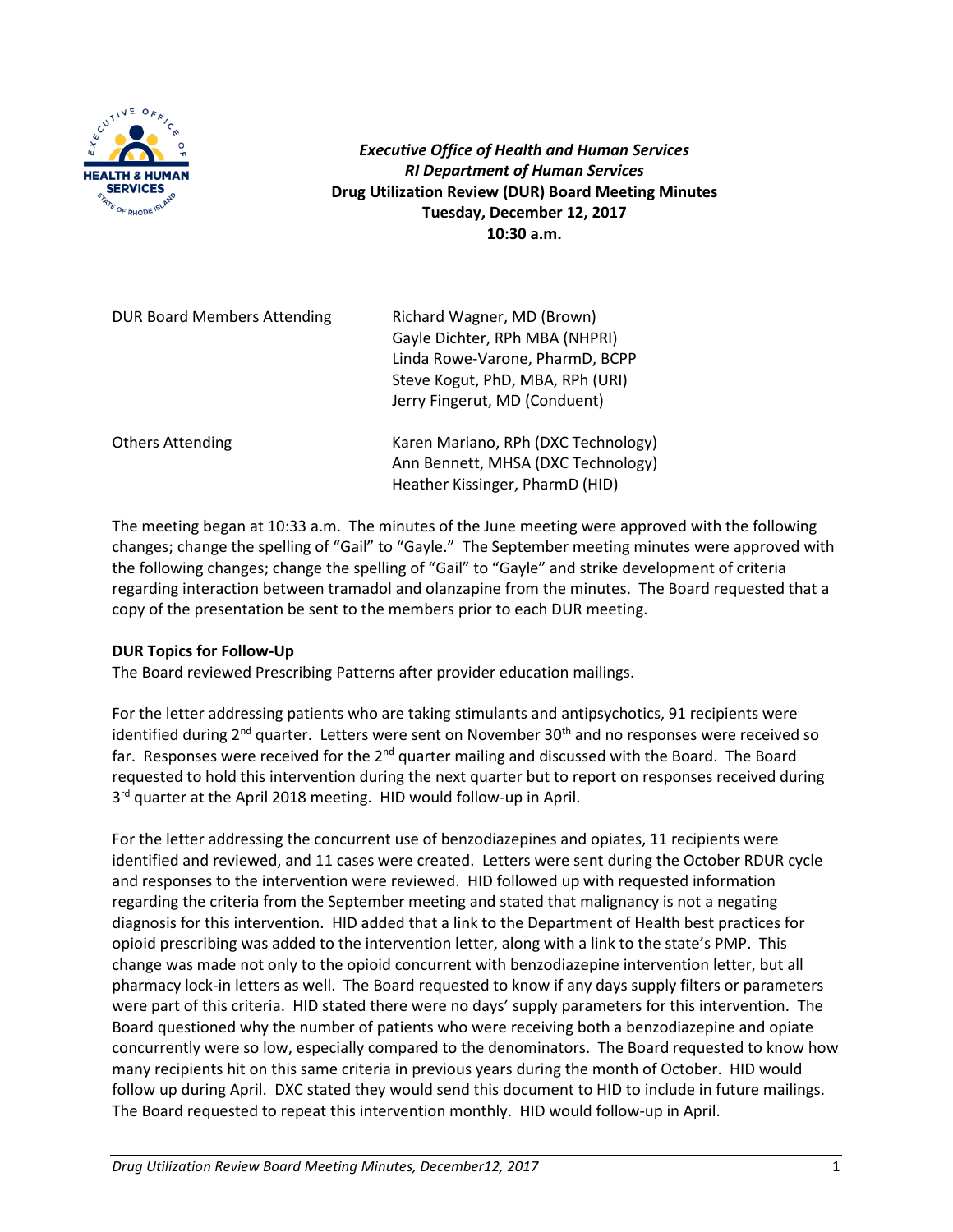HID presented a slide showing the utilization of antipsychotics (non-mailer) under the indicated age during  $3<sup>rd</sup>$  quarter 2017. The qualifying recipients decreased from previous quarter from 20 to 14. HID presented more specific information regarding the 14 recipients identified, including age, medication prescribed, and diagnosis or suspected diagnosis for use. The Board requested to continue this query going forward focusing on the prescribers who are prescribing these medications. The Board requested that DXC focus on recipients who were diagnosed with "need assistance at home and no other household member able to render care." HID would send the recipient information to DXC after the meeting. The Board also requested denominators for all children who received an atypical antipsychotic regardless of indicated age, also requesting information on specific prescribers of recipients and how many total pediatric recipients they prescribed atypicals to. HID would follow-up in April.

For the letter addressing triple antipsychotics, 16 recipients were identified, 3 recipients were dismissed due to same drug, different strength, and same prescriber, and 13 recipient's prescribers received intervention letters. The Board requested that HID send the recipient information who received 6 different antipsychotics to DXC for further evaluation. The Board requested that denominators of all recipients who received an antipsychotic be included for future meetings and to continue this intervention monthly. HID would follow-up in April.

HID presented information and a new criterion regarding concurrent use of stimulants and opiates. The Board questioned whether this was an issue for the FFS population but requested the new criterion be turned on to evaluate the population for possible interventions. HID would follow-up in April.

HID presented information regarding use of codeine and tramadol in the pediatric population. Continued benchmarking and tracking of utilization was requested for 4th quarter. For the letter addressing the use of these agents in the pediatric population, 7 recipients were identified and reviewed, and 7 cases were created. Letters were sent during the October RDUR cycle and responses to the intervention were reviewed. The Board requested to continue this intervention and look into if these prescriptions are coming from emergency rooms and if so, possible outreach may need to be directed toward them.

Outside of the 6 requested specialty mailing requests, HID presented information regarding 7 additional follow-up items ; criteria request for tramadol, fluoroquinolone utilization, lamotrigine utilization, cholesterol lowering medication utilization in Alzheimer's Disease recipients, Benign Prostatic Hyperplasia (BPH) medication utilization in metastatic prostate cancer recipients, adherence/utilization of buprenorphine, and gabapentin utilization with other controlled substance prescriptions.

During the September meeting, the Board request to know if HID had specific criteria for the interaction between tramadol and TCAs. HID followed-up with specific criteria for the tramadol and TCAs interaction mediated by fluoxetine's 2D6 inhibition. The Board requested an addition to the alert message for the criterion to include information about the TCAs decreasing the effectiveness of tramadol. HID would make the requested change to the criterion.

During 3<sup>rd</sup> quarter, 123 recipients received 113 prescriptions for fluoroquinolones. HID presented another state's data to benchmark against RI's data. HID followed up with specifics regarding how HID's fluoroquinolone criteria is built and mentioned that this criterion was being reviewed for the December RDUR cycle. The Board determined that general utilization of fluoroquinolones did not need to be tracked for next quarter.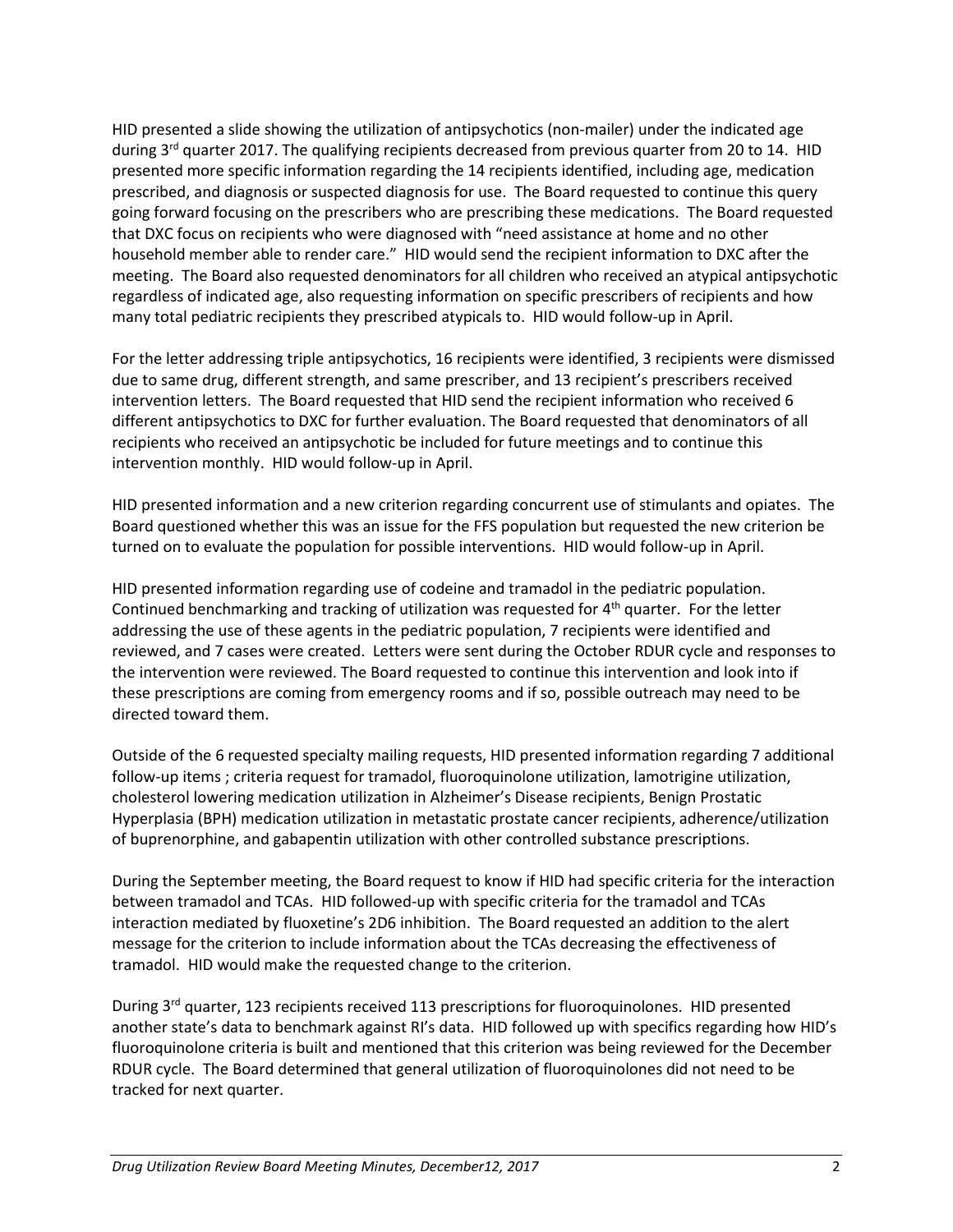During 2<sup>nd</sup> quarter, 463 recipient received 184 prescriptions for lamotrigine. Additional filters were placed on the query to identify recipients with diagnoses or occurrences of skin legions resulting in on recipients being identified. The Board determined lamotrigine induced skin legions was not an issue for the Medicaid population and that general utilization of lamotrigine did not need to be tracked for next quarter.

During  $3<sup>rd</sup>$  quarter, 893 statin prescriptions were filled. Only 1 recipient was found to be receiving a statin with a concurrent diagnosis of Alzheimer's disease (AD). The Board determined that utilization of statins in recipients with AD did not need to be tracked for next quarter.

During 3rd quarter, 25 5-α reductase inhibitor prescriptions were filled. Only 1 recipient was found to be receiving a 5-α reductase inhibitor with a concurrent diagnosis of prostate cancer. The Board determined that utilization of 5-α reductase inhibitors in recipients with prostate cancer did not need to be tracked for next quarter.

Adherence to Buprenorphine was discussed and HID presented 6 new criteria to the Board for review. HID questioned whether Rhode Island had privacy laws in place around addiction treatment interventions that would not allow intervention letters to be sent for non-adherence to addiction treatment medications. The Board recommended to approve the criteria, lumping the addiction treatment formulation buprenorphine drugs together into one criterion and the pain medication buprenorphine formulations together into another criterion. The Board recommended to monitor the criteria going forward but not to send intervention letters. The Board questioned whether J codes from treatment centers would be captured on HID's review and added that patient level adherence may be poorly reliable. DXC stated that J codes from treatment centers would be captured on the medical side. The Board requested to know the number of recipients identified by these criteria during the April meeting. HID would follow-up.

During 3<sup>rd</sup> quarter, 428 recipients received opioid prescriptions, 582 recipients received benzodiazepine prescriptions, and 309 recipients received gabapentin prescriptions. 26 recipients were identified as receiving all 3 prescriptions during  $3<sup>rd</sup>$  quarter. The Board requested to know if gabapentin is listed on the PMP. DXC stated that it is not. The Board determined that utilization of gabapentin concurrent with other controlled substances did not need to be tracked for next quarter.

# **ADURS (American Drug Utilization Review Society) Topics**

The Board reviewed slides that presented the ADURS topics for 3<sup>rd</sup> Quarter 2017. Kymriah, Luxturna, Ingrezza, Austedo, and suboxone as a pain medication topics were reviewed. HID stated that for all medications listed there was no utilization for the FFS Medicaid population. The Board requested Tetrabenazine utilization for  $4<sup>th</sup>$  quarter to be presented during the April meeting as long as it can be queried due to specialty drug status. DXC stated that this drug is able to be queried. HID would followup in April.

# **EMPAA (Eastern Medicaid Pharmacy Administrators Association) Topics**

The Board reviewed slides that presented noteworthy EMPAA topics from the annual conference held in October. CMS Medicaid pharmacy update, Massachusetts Department of Corrections transition to community, purchasing and planning for high cost drugs and specialty drug spend, and sickle cell disease treatments were reviewed and discussed.